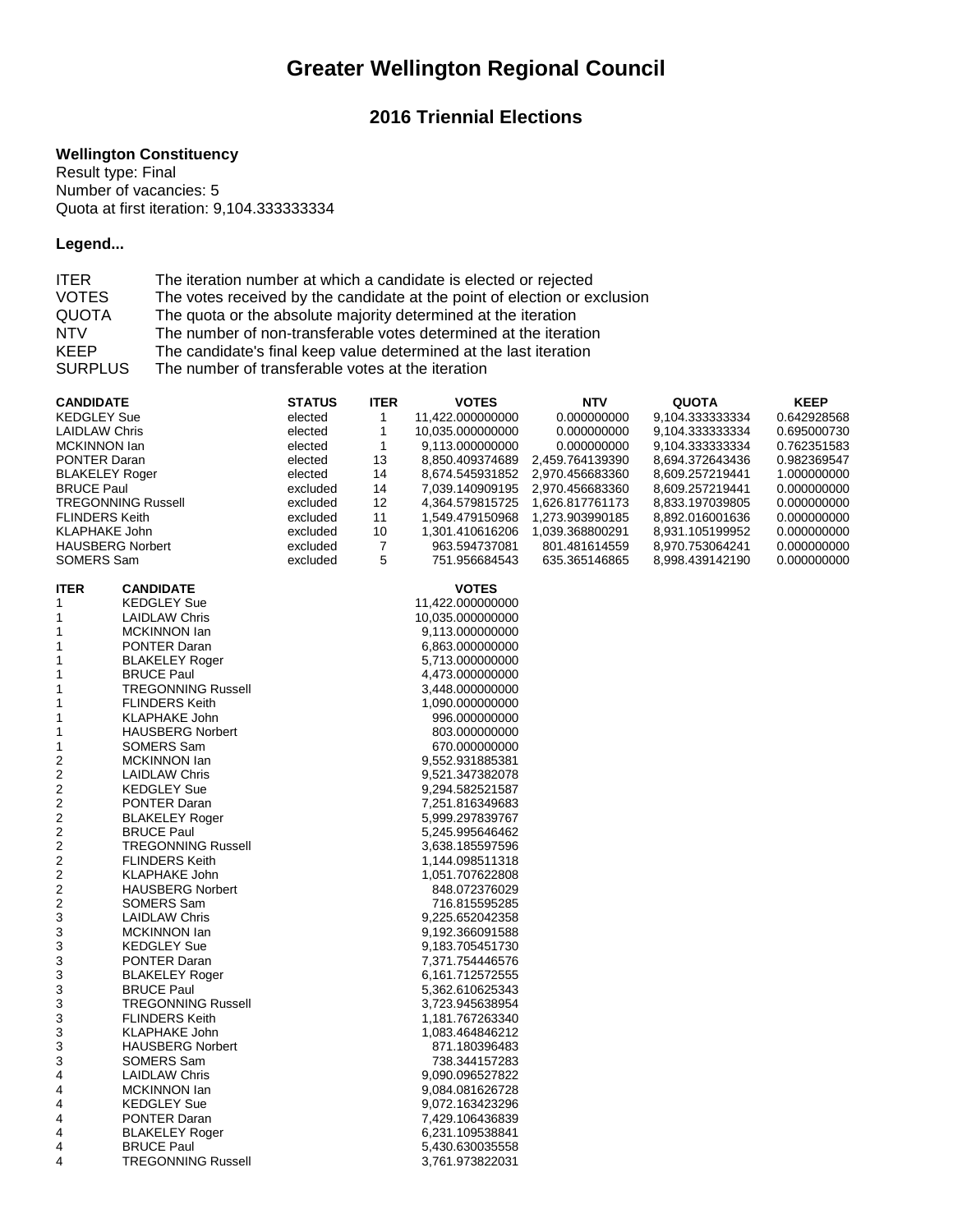| 4        | <b>FLINDERS Keith</b>                              | 1,197.359916498                    |
|----------|----------------------------------------------------|------------------------------------|
| 4        | KLAPHAKE John                                      | 1,097.016158640                    |
| 4        | <b>HAUSBERG Norbert</b>                            | 881.154523064                      |
| 4        | SOMERS Sam                                         | 747.859894395                      |
| 5<br>5   | <b>LAIDLAW Chris</b><br><b>MCKINNON lan</b>        | 9,035.737356299<br>9,031.429011899 |
| 5        | <b>KEDGLEY Sue</b>                                 | 9,027.441418299                    |
| 5        | PONTER Daran                                       | 7,453.393503683                    |
| 5        | <b>BLAKELEY Roger</b>                              | 6,261.129245825                    |
| 5        | <b>BRUCE Paul</b>                                  | 5,458.670397392                    |
| 5        | TREGONNING Russell                                 | 3,778.334942580                    |
| 5        | <b>FLINDERS Keith</b>                              | 1,204.179016636                    |
| 5        | KLAPHAKE John                                      | 1,102.897469575                    |
| 5        | <b>HAUSBERG Norbert</b>                            | 885.465806404                      |
| 5<br>6   | SOMERS Sam<br>MCKINNON lan                         | 751.956684543<br>9,077.858064535   |
| 6        | <b>LAIDLAW Chris</b>                               | 9,064.698816636                    |
| 6        | <b>KEDGLEY Sue</b>                                 | 9,057.166044779                    |
| 6        | <b>PONTER Daran</b>                                | 7,559.170707837                    |
| 6        | <b>BLAKELEY Roger</b>                              | 6,332.590564844                    |
| 6        | <b>BRUCE Paul</b>                                  | 5,511.285714153                    |
| 6        | TREGONNING Russell                                 | 3,878.191335220                    |
| 6        | <b>FLINDERS Keith</b>                              | 1,254.523941280                    |
| 6        | <b>KLAPHAKE John</b>                               | 1,168.931897966                    |
| 6        | <b>HAUSBERG Norbert</b>                            | 958.060009678<br>0.000000000       |
| 6<br>7   | SOMERS Sam<br><b>LAIDLAW Chris</b>                 | 9,015.721563925                    |
| 7        | MCKINNON lan                                       | 9,005.866237555                    |
| 7        | <b>KEDGLEY Sue</b>                                 | 9,002.799505577                    |
| 7        | PONTER Daran                                       | 7,587.506034882                    |
| 7        | <b>BLAKELEY Roger</b>                              | 6,367.820410172                    |
| 7        | <b>BRUCE Paul</b>                                  | 5,543.874595362                    |
| 7        | TREGONNING Russell                                 | 3,897.783302666                    |
| 7        | <b>FLINDERS Keith</b>                              | 1,263.172459186                    |
| 7        | KLAPHAKE John                                      | 1,176.379539035                    |
| 7<br>7   | <b>HAUSBERG Norbert</b><br>SOMERS Sam              | 963.594737081<br>0.000000000       |
| 8        | <b>KEDGLEY Sue</b>                                 | 9,070.559819950                    |
| 8        | MCKINNON lan                                       | 9,064.602077411                    |
| 8        | <b>LAIDLAW Chris</b>                               | 9,053.277710124                    |
| 8        | <b>PONTER Daran</b>                                | 7,673.801508222                    |
| 8        | <b>BLAKELEY Roger</b>                              | 6,484.169812775                    |
| 8        | <b>BRUCE Paul</b>                                  | 5,654.514238851                    |
| 8        | <b>TREGONNING Russell</b>                          | 4,004.142460934                    |
| 8        | <b>FLINDERS Keith</b><br><b>KLAPHAKE John</b>      | 1,368.477044208                    |
| 8<br>8   | <b>HAUSBERG Norbert</b>                            | 1,286.087378220<br>0.000000000     |
| 8        | SOMERS Sam                                         | 0.000000000                        |
| 9        | <b>LAIDLAW Chris</b>                               | 8,994.118605243                    |
| 9        | MCKINNON lan                                       | 8,981.381380845                    |
| 9        | <b>KEDGLEY Sue</b>                                 | 8,974.828314711                    |
| 9        | <b>PONTER Daran</b>                                | 7,713.601785108                    |
| 9        | <b>BLAKELEY Roger</b>                              | 6,530.964117346                    |
| 9        | <b>BRUCE Paul</b>                                  | 5,704.272404936                    |
| 9        | <b>TREGONNING Russell</b>                          | 4,030.790958920                    |
| 9<br>9   | <b>FLINDERS Keith</b><br>KLAPHAKE John             | 1,380.941353165<br>1,296.901629872 |
| 9        | <b>HAUSBERG Norbert</b>                            | 0.000000000                        |
| 9        | SOMERS Sam                                         | 0.000000000                        |
| 10       | <b>MCKINNON lan</b>                                | 8,952.768367146                    |
| 10       | <b>LAIDLAW Chris</b>                               | 8,952.659934113                    |
| 10       | <b>KEDGLEY Sue</b>                                 | 8,949.843345359                    |
| 10       | <b>PONTER Daran</b>                                | 7,729.567971723                    |
| 10       | <b>BLAKELEY Roger</b>                              | 6,550.777133958                    |
| 10       | <b>BRUCE Paul</b>                                  | 5,721.690285093                    |
| 10<br>10 | <b>TREGONNING Russell</b><br><b>FLINDERS Keith</b> | 4,041.782378856<br>1,386.131167255 |
| 10       | KLAPHAKE John                                      | 1,301.410616206                    |
| 10       | <b>HAUSBERG Norbert</b>                            | 0.000000000                        |
| 10       | SOMERS Sam                                         | 0.000000000                        |
| 11       | MCKINNON lan                                       | 9,114.603000859                    |
| 11       | <b>LAIDLAW Chris</b>                               | 9,074.178516353                    |
| 11       | <b>KEDGLEY Sue</b>                                 | 9,025.532959734                    |
| 11       | PONTER Daran                                       | 7,892.506258429                    |
| 11<br>11 | <b>BLAKELEY Roger</b><br><b>BRUCE Paul</b>         | 6,756.407700021<br>5,782.504477706 |
| 11       | <b>TREGONNING Russell</b>                          | 4,156.883945745                    |
| 11       | <b>FLINDERS Keith</b>                              | 1,549.479150968                    |
|          |                                                    |                                    |